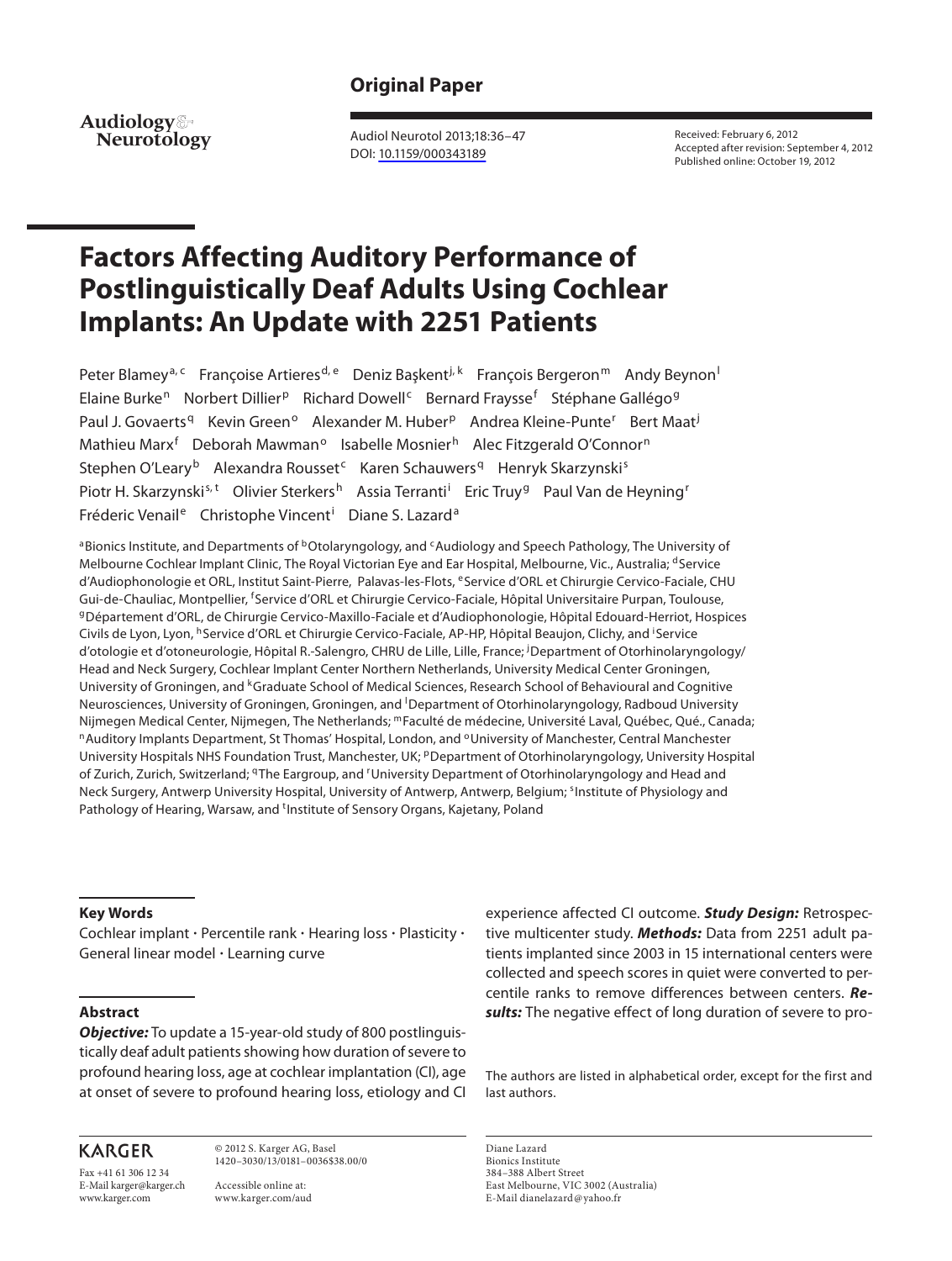found hearing loss was less important in the new data than in 1996; the effects of age at CI and age at onset of severe to profound hearing loss were delayed until older ages; etiology had a smaller effect, and the effect of CI experience was greater with a steeper learning curve. Patients with longer durations of severe to profound hearing loss were less likely to improve with CI experience than patients with shorter duration of severe to profound hearing loss. *Conclusions:* The factors that were relevant in 1996 were still relevant in 2011, although their relative importance had changed. Relaxed patient selection criteria, improved clinical management of hearing loss, modifications of surgical practice, and improved devices may explain the differences.

Copyright © 2012 S. Karger AG, Basel

#### **Introduction**

 The outcome measures for adult recipients of cochlear implants (CIs) vary over a wide range, and it is of scientific and clinical relevance to understand the factors underlying this variability. In 1996, a retrospective analysis of speech recognition in quiet for 808 postlinguistically deafened adults using CIs described clinical predictors that accounted for 21% of the variance in CI performance [Blamey et al., 1996]. This is still the largest study that has been published, although there are numerous other papers that have considered smaller datasets and generally concentrated on a few factors [Cullen et al., 2004; Durisin et al., 2010; Finley et al., 2008; Green et al., 2007; Mack et al., 2006; Matterson et al., 2007; Rubinstein et al., 1999; Yukawa et al., 2004].

 The factor accounting for the largest proportion of the variance in the 1996 study was duration of deafness, defined as the time between the onset of profound hearing loss [pure-tone hearing threshold average (PTA)  $\geq$ 90 dB HL] and the date of implantation. Longer duration of deafness negatively influenced the outcomes. Two factors, linked to the duration of deafness, age at onset of deafness and age at implantation, were also negatively correlated with the outcomes. Within the etiologies, bacterial labyrinthitis resulted in poorer outcomes than the average for all etiologies and Ménière's disease resulted in better than average outcomes. The duration of implant experience played a positive role yielding increasing performance up to 3 years postoperatively.

 The typical patient journey was described in a 3-stage model of auditory performance over time, taking into account the factors above (fig. 1). The first stage corresponded to the period of normal hearing in a postlinguis-



**Fig. 1.** The 3-stage model of auditory performance over time shows the factors used in the analyses. Reproduced from Blamey et al. [1996] with permission.

tically deaf population with auditory performance of 100% (on a speech perception task, for example). Stage 2 began at the onset of profound hearing loss with a drop in auditory performance, which was assumed to be abrupt. A variable effect of etiology on the potential CI outcome was incorporated into the model. The following evolution encompassed gradual changes of the peripheral and central auditory system, whose effect depended on the duration of auditory deprivation. The third stage corresponded to the period starting from implantation, showing a learning curve that may have reflected several factors such as devices, speech processing strategies, surgical trauma and surgical placement of the electrode array, existence and type of rehabilitation, and cerebral reorganization.

 Even though this model and the factors considered by Blamey et al. [1996] are still relevant, the model may be improved and better understood in the light of new findings. Indeed, the development of improved neurofunctional investigations has led, for example, to better understanding of auditory cortex maturation in prelinguistic deafness [Finney et al., 2001; Lee et al., 2001] and of cognitive factors that may influence CI outcome in postlinguistic deafness [Lazard et al., 2010b, 2011; Lee et al., 2007; Strelnikov et al., 2010]. These new findings in postlinguistic deafness research may improve the description of auditory performance proposed in the model.

 Moreover, many factors have changed substantially since 1996 and may influence outcomes in different ways. In the intervening 15 years, CI eligibility requirements have become less restrictive. In 1996, the majority of the

Predictors of CI Outcome in Postlingual Deafness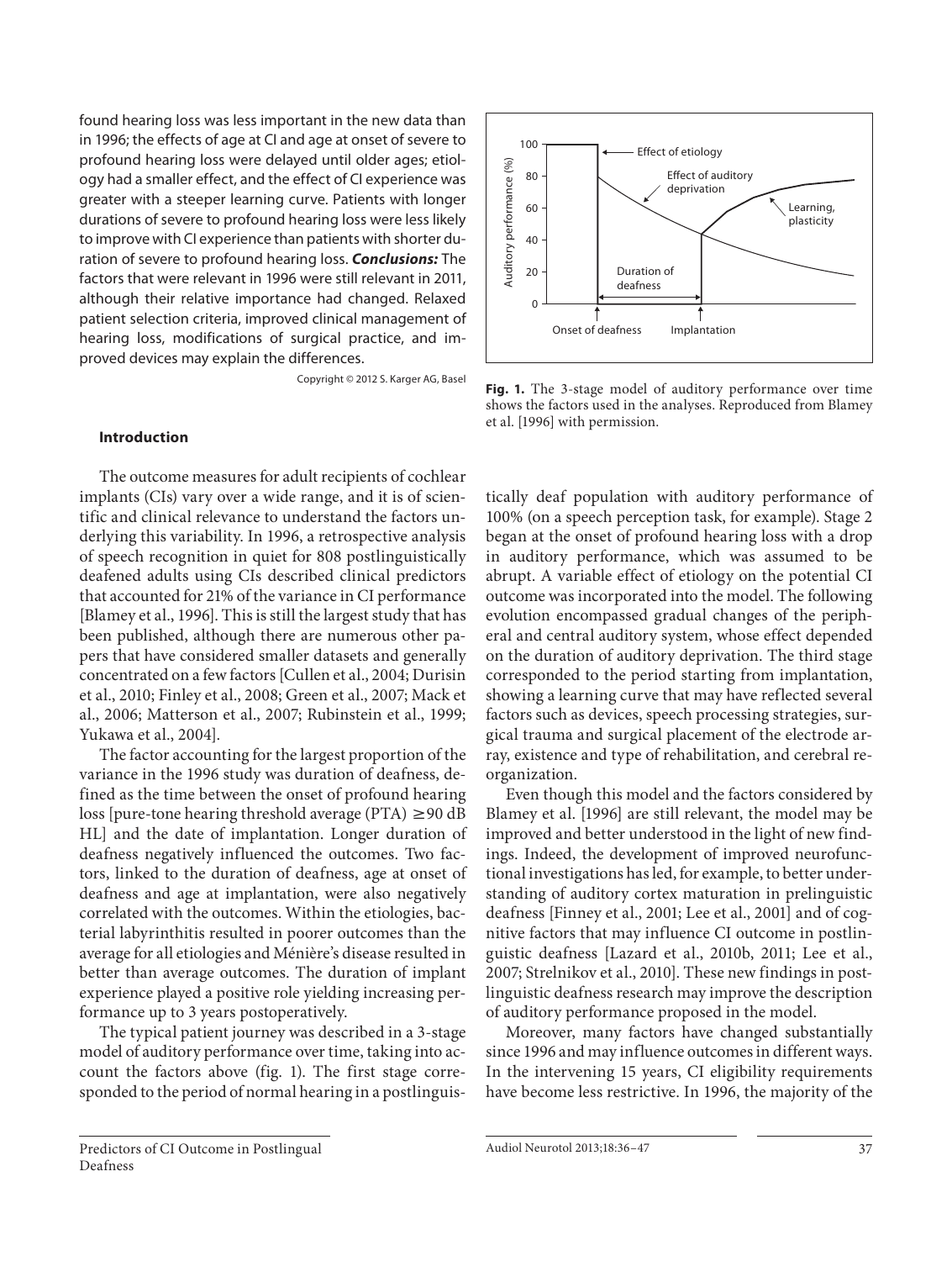patients being implanted were bilaterally profoundly deaf, i.e. the PTA threshold at 500, 1000, and 2000 Hz was greater than 90 dB HL and their preoperative open-set sentence recognition score with best-fitted hearing aids and without lipreading was less than 30% [NIH Consensus Conference, 1995]. Indications were later extended to sentence recognition scores with best-fitted hearing aids less than 60%, following the findings that patients with residual hearing could also benefit from a CI [Cullen et al., 2004; Dooley et al., 1993; Kiefer et al., 1998; Lenarz, 1998; Rubinstein et al., 1999]. These days, bimodal listening, i.e. combining the use of a CI on one side and the use of a hearing aid on the other ear [Armstrong et al., 1997] or on the same ear [Hodges et al., 1997], is widely recommended for CI recipients with residual hearing [Ching et al., 2004; Firszt et al., 2008; Gifford et al., 2010]. Access to information has changed dramatically with the advent of the Internet, providing greater awareness of rehabilitation opportunities. The proportion of candidates for a CI with long durations of profound deafness should be smaller, because patients are being operated on earlier in the time course of their deafness. Thus, compared to the 1996 study, the proportion of speech scores in the high range, preoperatively and postoperatively, is likely to be greater nowadays, and the effect of duration of severe to profound deafness may be less strong in the CI population in light of greater residual hearing and improved hearing aid technology prior to cochlear implantation [Blamey, 2005; Johnson et al., 2010; McDermott, 2011].

 Nowadays, meningitis (bacterial labyrinthitis) and temporal bone fracture are considered 'surgical emergencies'. The surgery is preferably performed within the month following the disease in order to insert the electrode array before the occurrence of cochlear ossification that would compromise a full insertion [Durisin et al., 2010]. The outcome for patients presenting with these two etiologies is likely to have improved compared to 1996, due to improved screening, less ossification, and deeper insertion.

 It is also likely that the proportion of patients older than 70 and even 80 years at the time of their CI operation is greater in 2011. The improvements in anesthesiology [Coelho et al., 2009], the standardization and reduction of the time required for the surgical procedure [Loh et al., 2008; Mack et al., 2006] may have simplified the whole procedure, extending the indications to more fragile patients.

 The surgical procedure has been improved due to better knowledge of the histological modifications and trauma it may induce [Handzel et al., 2006; Somdas et al., 2007], and better knowledge of the importance of electrode array placement within the scala tympani versus the scala vestibuli [Finley et al., 2008; Skinner et al., 2002], leading to the concept of 'soft surgery' [Fraysse et al., 2006; Friedland and Runge-Samuelson, 2009]. These modifications in medical practice should result in fewer extremely poor performers and in better retention of residual hearing in the implanted ear [Fraysse et al., 2006].

 Finally, devices have improved in the last 15 years. In the 1996 article, the coding strategies used by the patients were F0F2, F0F1F2 and MPEAK. These strategies are not used anymore and have been replaced by continuous interleaved sampling, and spectral maxima (ACE or N-of-M) strategies [Loizou, 2006]. Other sound processing has been added, such as ADRO® (adaptive dynamic range optimization) that selects the most information-rich part of the signal and restores it to the optimal part of the listener's dynamic range [Blamey, 2005]. Other modifications in stimulation rates [Di Lella et al., 2010] or settings [James et al., 2003] have been implemented by each manufacturer, bringing improvements in outcomes [Firszt et al., 2009; Lazard et al., 2010a]. Such modifications, by easing central deciphering of CI stimulation of the auditory nerve, should result in better speech understanding in the whole of the CI population, with a shift of the distribution toward higher speech perception scores.

 The aim of the present study was to explore the effects listed above in a larger group of more recent CI recipients using the same methods, model, and statistical analysis as in the 1996 article.

## **Methods**

 This project was approved by the Royal Victorian Eye and Ear Hospital Human Research Ethics Committee (Project 10/977H, Multicentre Study of Cochlear Implant Performance in Adults). Fifteen centers from Australia, Europe, and North America participated, the coauthors generously providing access to the records from their clinics.

 Retrospective data from 2251 patients were collected. Selection criteria, similar to the 1996 study, were:

- adult at the time of implantation. The youngest patient included was 17 years old when implanted;
- onset of severe to profound hearing loss after the age of 15, for equivalent speech and language acquisition across subjects. The definition for severe to profound hearing loss was as in Lazard et al. [2010b, 2011]. It referred to the time from when the patient could no longer use hearing alone to communicate (i.e. without lipreading), even with the best-fitted hearing aids, and/or understand TV, and/or stopped using the telephone. This definition implicitly included consideration of PTA, but not explicitly, because of the discordance between PTA and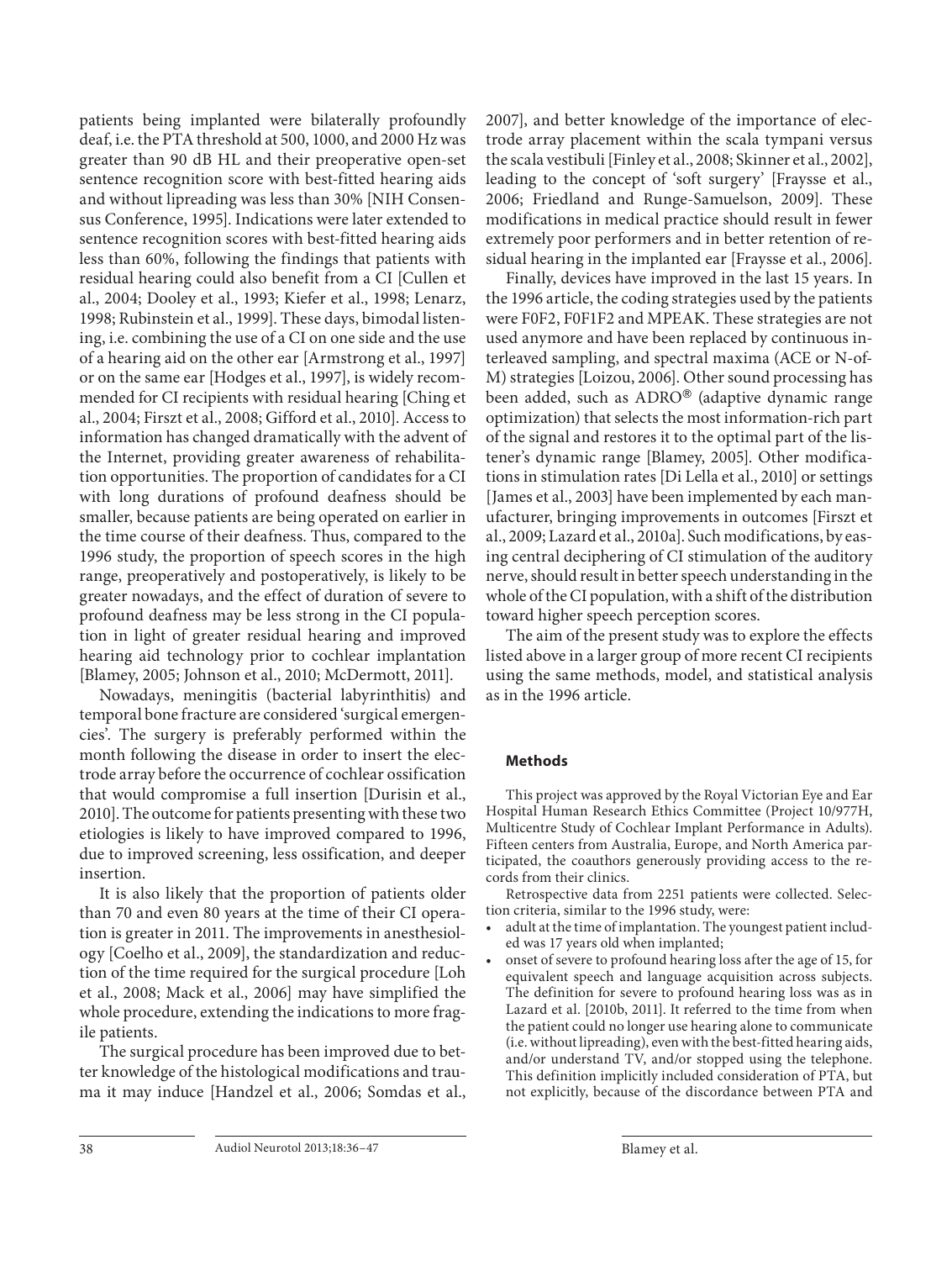speech recognition abilities sometimes observed in clinical practice. This discordance is particularly obvious for patients with auditory neuropathy spectrum disorder (ANSD) [Deltenre et al., 1997; Rance et al., 1999]. When the onset of deafness was different for the two ears, the shorter duration was chosen, i.e. the time when all useful auditory input to the central auditory system ceased. The dates of onset for each ear were estimated by practitioners within each clinic;

- four brands of CIs were included (Advanced Bionics, Cochlear, Med-el, and Neurelec). Their proportions in the sample were 21, 50, 17, and 7%, respectively (plus 5% missing data for this variable);
- date of implantation after 2002 for all recipients to ensure technical improvements comparable across brands.

 Two postoperative speech intelligibility scores in quiet for each recipient were requested from the clinics: one score collected early after activation of the CI (T1) and one score collected later (T2). The choice of the date of the tests was free and varied between and within centers. However, within each center, all the subjects were tested with the same test material. In total, 3787 speech perception test scores in quiet were received (1934 for T1 and 1853 for T2).

#### *Statistical Analyses*

 As in the 1996 study, the fundamental assumptions behind the analysis were that the patient groups from each center were independent but similar samples from the same population, and that the different auditory performance measures and languages used in each clinic would not affect the rank ordering of patient scores from lowest to highest. Figure 2 shows 4 examples of preoperative and postoperative score distributions for different auditory performance measures used by some clinics. To combine different speech test scores in quiet (phonemes, monosyllabic words, disyllabic words, sentences) in different languages and different levels of presentation (from 55 to 75 dB SPL), a percentile rank for each patient within each center was calculated from the speech test scores. In order to include the effect of CI experience (i.e. the effect of time postoperatively), the scores at T1 and T2 were both incorporated in the rankings. Using ranking removes differences in clinical practice without removing the relative differences between patients within each clinic. Indeed, for each clinic, the distribution varied uniformly from 0 to 100. The best performers from each center had a percentile rank close to 100, and the poorest performers from each group had a percentile rank close to 0. The ranked data of the centers were combined for the global analysis. For further details on ranking, please refer to Blamey et al. [1996].

 Similarly to the 1996 analysis, the same independent factors were chosen and partitioned into ranges (although note that the definitions of the onset of severe to profound hearing loss were slightly different). The means of the ranges were compared by applying a 4-factor unbalanced analysis of variance using the general linear model (GLM; Minitab version 12). The first factor was *duration of severe to profound hearing loss* defined as the time in years between the onset of severe to profound hearing loss and the date of implantation. The ranges for duration of severe to profound hearing loss were 0–4, 5–9, 10–14, 15–19, 20–24, 25–34, 35–44 and over 45 years. The second factor, *age at onset of severe to profound hearing loss,* was split into the ranges 15–29, 30–39, 40–49, 50–59, 60–69, 70–79, and 80 years or over. The classification for age at onset was slightly different from the 1996 classifica-



**Fig. 2.** Each center used a different speech perception test and presentation level as the measure of auditory performance. Example distributions of preoperative and postoperative scores from individual centers are shown for: phoneme scores in CNC words presented at 65 dB SPL (a); monosyllabic words presented at 70 dB SPL ( **b** ); disyllabic words presented at 60 dB SPL ( **c** ), and sentences presented at 70 dB SPL (**d**).

tion in which the first 2 ranges were 0–9 and 10–19 and stopped at 70 years or over. *Duration of implant experience* was defined as the time elapsed between the date of first activation and the dates of testing (T1 and T2). It was divided into the same ranges as in the 1996 analysis, i.e. 0–5, 6–11, 12–23, 24–35, 36–47, and over 47 months. Classes of *etiologies* were slightly different from the previous analysis. 'Autoimmune' and 'viral labyrinthitis' etiologies were regrouped into 'labyrinthitis' because the differences in etio-

Audiol Neurotol 2013;18:36–47 39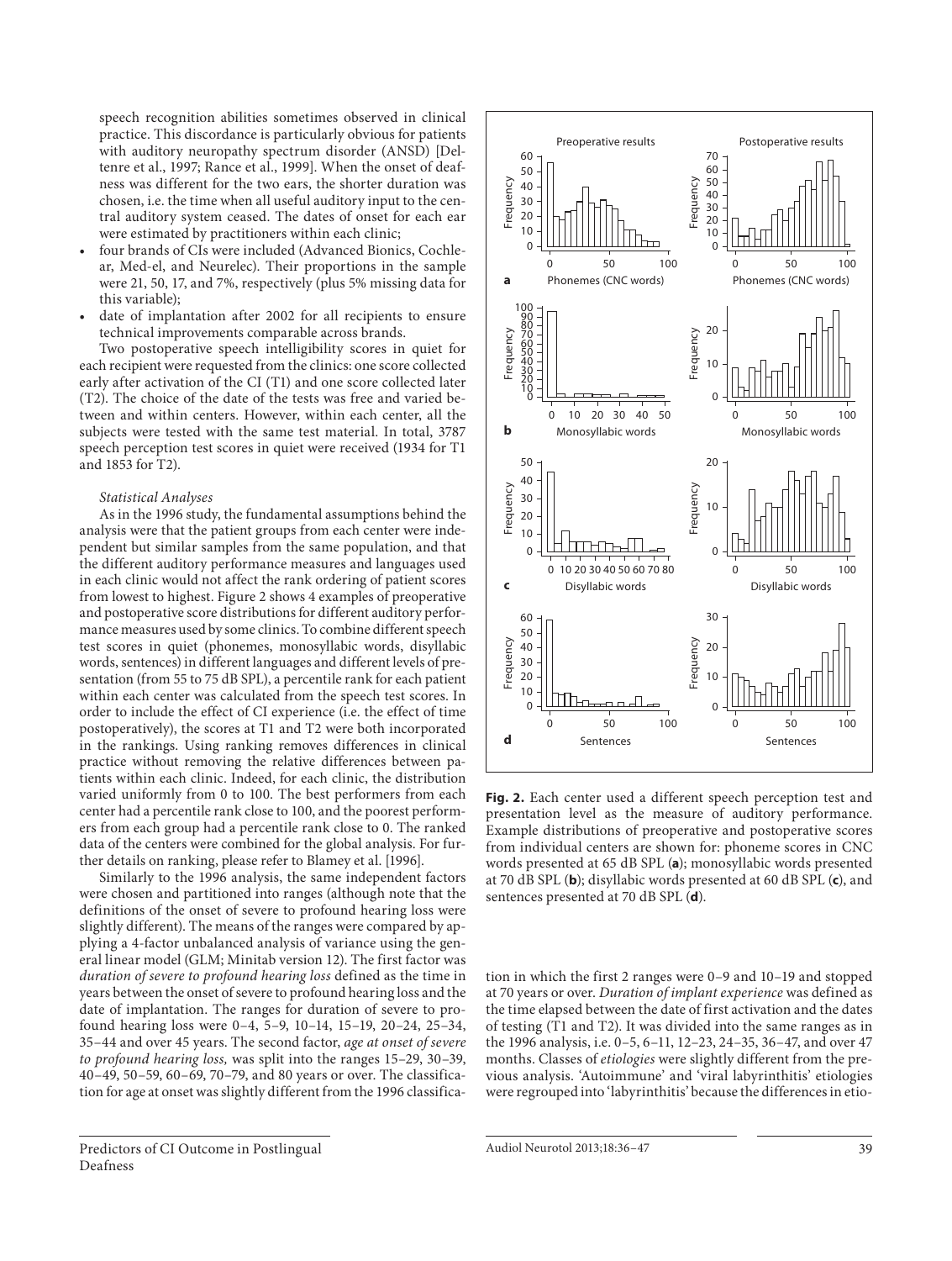| Factor                                          | Degrees of<br>freedom | Max F | Min p | Min F | Max p |
|-------------------------------------------------|-----------------------|-------|-------|-------|-------|
| Age at CI                                       |                       |       |       |       |       |
| CI experience                                   | 5                     | 15.61 | 0.000 | 12.75 | 0.000 |
| Age at CI                                       | 6                     | 9.96  | 0.000 | 7.80  | 0.000 |
| Duration of s/p HL                              | 7                     | 2.89  | 0.005 | 2.10  | 0.041 |
| Etiology                                        | 14                    | 1.96  | 0.017 | 1.25  | 0.230 |
| Error                                           | 1823                  |       |       |       |       |
| Total                                           | 1855                  |       |       |       |       |
| Age at onset of severe to profound hearing loss |                       |       |       |       |       |
| CI experience                                   | 5                     | 20.67 | 0.000 | 12.03 | 0.000 |
| Age at onset of s/p HL                          | 6                     | 11.97 | 0.000 | 8.26  | 0.000 |
| Duration of s/p HL                              | 7                     | 7.00  | 0.000 | 4.82  | 0.000 |
| Etiology                                        | 14                    | 1.84  | 0.028 | 1.70  | 0.050 |
| Error                                           | 1823                  |       |       |       |       |
| Total                                           | 1855                  |       |       |       |       |

| <b>Table 1.</b> Analyses of variance |  |  |
|--------------------------------------|--|--|
|--------------------------------------|--|--|

When data points were available for both the early (T1) and late (T2) testings, only one testing was chosen randomly and included in the analysis. Five different randomizations were tested and the maximum and minimum F and p values are listed for each independent variable across the 5 randomizations. Separate analyses were conducted with age at CI and age at onset of severe to profound hearing loss as independent factors.  $s/p$  HL = Severe to profound hearing loss.

pathology of these 2 diseases are not perfectly understood and these subgroups displayed similar performance in the 1996 dataset. To avoid confusion, 'bacterial labyrinthitis' was renamed 'meningitis'. The 'traumatic' etiology was split into 3 new groups: 'temporal bone fracture', 'acoustic trauma' and 'pressure trauma', as the consequences for nerve survival and ossification are not necessarily the same for all traumata [Kujawa and Liberman, 2009; Serin et al., 2010]. As 'congenital syphilis' was not reported in the new dataset, this etiology was omitted. Four new categories were added to the list of etiologies in the 1996 study: 'auditory neuropathy spectrum disorder (ANSD)' (diagnosed on clinical and electrophysiological features), 'chronic otitis media', 'acoustic neuroma' (regrouping isolated cases or those included in a neurofibromatosis), and 'miscellaneous'. 'Miscellaneous' included nongenetic congenital etiologies, cerebral ischemia, drepanocytosis, and cephalic trauma without temporal bone fracture, among others. The final factor, *age at implantation,* was partitioned as follows: 17–29, 30–39, 40–49, 50–59, 60–69, 70–79, and 80 years or over. The oldest group (80 years or over) was added, compared to the 1996 analysis, because of broadened inclusion criteria in the past 10 years. Because *age at implantation* is equal to the sum of *age at onset of severe to profound hearing loss* and *duration of severe to profound hearing loss,* at most 2 of these 3 variables should be included in a single statistical analysis to avoid violating the requirement for independent factors. For this reason, 2 GLM analyses were performed excluding one or the other age factor. The results are detailed in the Results section.

 The dependent variable used for the GLM analyses was the percentile ranked score. In total, 1856 patients had complete data for the independent variables listed above and at least 1 ranked score at T1 and/or T2. Technically, a repeated-measures analysis should be used for these data since there were ranked scores for both T1 and T2 for most subjects. Our statistics software was unable to analyze an unbalanced repeated-measures design for 1856 subjects, and so the design was simplified by selecting only 1 ranked score for each subject. When there were ranked scores for both T1 and T2, 1 was chosen randomly. Five different randomizations were performed for each analysis and the range of statistical results is reported in table 1.

 Data from the 1996 analysis were not available for specific statistical comparisons, such as modifications of clinical characteristics (e.g. amount of residual hearing in the two samples, and hearing aid use).

#### **Results**

 The mean age at implantation per center ranged from 48 to 65 years, and the mean duration of severe to profound hearing loss per center ranged from 2 to 13 years.

 The ANOVA statistics for two analyses are shown in table 1. Similarly to the 1996 analysis, all tested factors had a significant main effect (table 1). Nevertheless, the relative influence of each factor was different from the 1996 study. In 1996, duration of severe to profound hearing loss accounted for more of the variance than the other factors. Then came age at onset of severe to profound hearing loss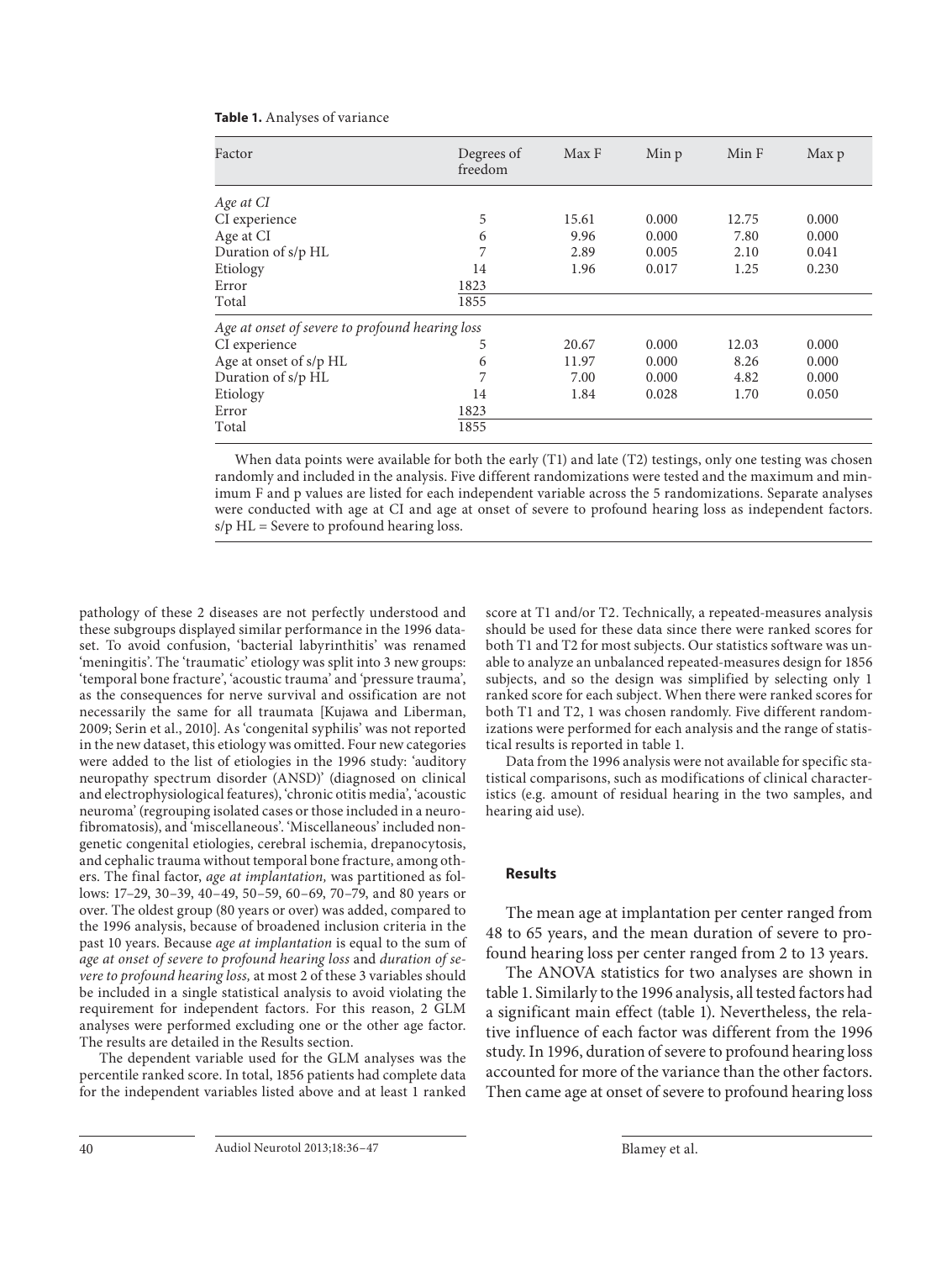

**Fig. 3. a** Duration of severe to profound hearing loss had a significant effect on percentile rank in the 1996 study (dashed lines and crosses) and in the current study (solid lines and squares). Error bars indicate  $\pm 2$  standard errors of the mean for each duration range. The numbers next to each symbol indicate the number of scores contributing to the mean for that duration range.



**b** The improvement in performance (percentile rank) over time became smaller with longer duration of severe to profound hearing loss. Error bars indicate  $\pm 2$  standard errors of the mean for each duration range. The numbers next to each symbol indicate the number of data points contributing to the mean for that duration range.

or age at implantation, etiology, and finally duration of CI experience. In 2011, duration of CI experience had the largest effect (F ranged from 12.03 to 20.67, from the 5 different randomizations), followed by age at onset of severe to profound hearing loss or age at implantation, duration of severe to profound hearing loss, and etiology. The 4 factors accounted for an average of 9.5% of the variance using age at implantation as a factor and 10.5% of the variance using age at onset of severe to profound hearing loss as a factor. These percentages were calculated as: (total sum of squares – error sum of squares)/total sum of squares.

 For convenience, the description of the results for each factor follows in the order used in 1996, and the graphs compare the older and newer data directly. Wherever possible, the complete dataset of 3787 ranked scores was used in the graphs, and the numbers on the graphs refer to the number of data points, not the number of subjects.

## *Duration of Severe to Profound Hearing Loss*

Figure 3a shows the averaged percentile rank as a function of duration of severe to profound hearing loss for results from the 1996 and 2011 analyses. A negative influence of duration of severe to profound hearing loss was observed in both studies, but it was less important in 2011 than in 1996, with a 19% difference between the two extreme ranges in 2011 versus 48% in 1996, mainly due to the dramatic drop for durations of more than 45 years observed in 1996 but not observed in 2011. Mean percentile ranks of this subgroup (durations of more than 45 years) were not significantly different from the 35- to 44 year subgroup in 2011.

 Averaged percentile ranks for the 2011 dataset were subsequently graphed separately for times of testing (T1 and T2; fig. 3b). On average, the range of time of testing for T1 was 0.3–0.6 years, and the range of time of testing for T2 was 1.2–2 years. The groups with the smallest durations of severe to profound hearing loss were tested at 0.5 (T1) and 2 (T2) years, on average, and the groups with the longest durations of severe to profound hearing loss were tested at 0.5 (T1) and 1.3 (T2) years, on average. The graphic representation shows that the amount of gain in performance between T1 and T2 is smaller in case of longer durations of severe to profound hearing loss: +17.8% for the group with the shortest durations of severe to profound hearing loss and +9.4% for the group with the longest durations of severe to profound hearing loss. The smaller gain in performance may have been partially due to the shorter period of CI experience in the recipients with long durations of severe to profound hearing loss. The improvement was significantly greater than zero for patients presenting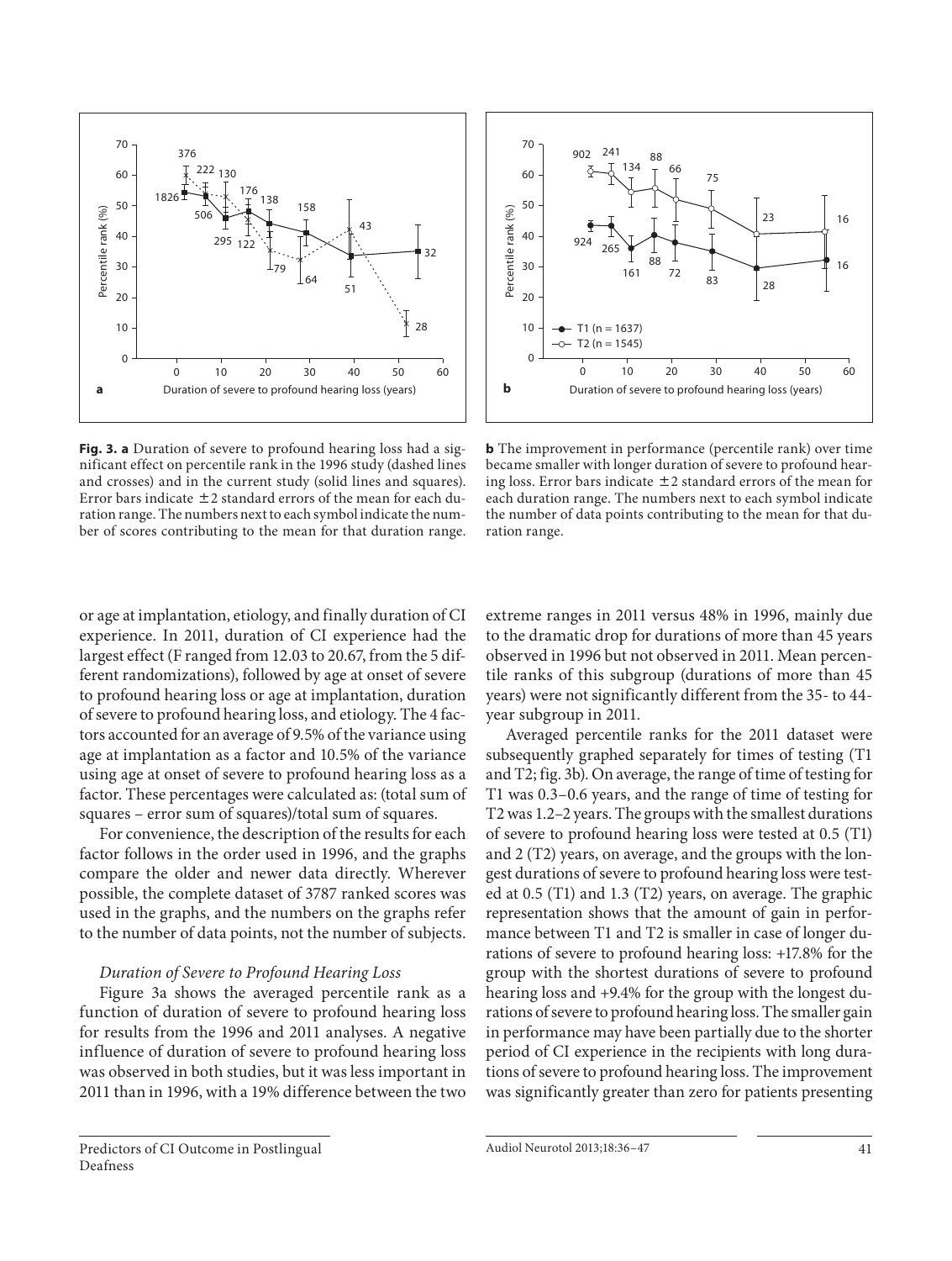

**Fig. 4.** Age at implantation had a significant effect on the residual percentile rank after accounting for the effect of duration of severe to profound hearing loss for people over the age of 60 years in 1996 (dashed lines and crosses). There was a significant effect of age at implantation for people over age 70 years in the current study (solid lines and squares). Residual percentile rank represents the amount of performance explained after allowing for the influence of the other factors. Error bars indicate  $\pm 2$  standard errors of the mean for each age range. The numbers next to each symbol indicate the number of scores contributing to the mean for that age range.

with durations of severe to profound hearing loss of less than 30 years, while it was not for patients with longer durations. The error bars extending  $\pm 2$  standard errors are approximately equivalent to the 95% confidence interval for each mean value shown on the graph. The confidence intervals for patients presenting with long durations of severe to profound hearing loss were wider due to the smaller numbers of data points contributing to the mean values.

## *Age at Implantation*

 Age at implantation had a negative influence on the outcomes for ages over 60 years in 1996, and for ages over 70 years in 2011 (fig. 4). The shapes of the performance versus age at implantation curves were similar in the two studies but the effect of age was delayed by about 10 years in the more recent study. Age at implantation accounted for about 2.9% of the variance in the 2011 data. A greater number of older patients (70+ years) were being implanted in 2011 than in the 1996 study. They represented 8% in 1996 versus 28% in 2011 (21% for the range 70–79 years and 7% for 80+ years).



**Fig. 5.** Age at onset of severe to profound hearing loss had a significant effect on the residual percentile rank after accounting for the effect of duration of severe to profound hearing loss for people over the age of 60 years in 1996 (dashed lines and crosses). There was a significant effect of age at onset of severe to profound hearing loss in the current study (solid lines and squares). Residual percentile rank represents the amount of performance explained after allowing for the influence of the other factors. Error bars indicate  $\pm 2$  standard errors of the mean for each age range. The numbers next to each symbol indicate the number of scores contributing to the mean for that age range.

#### *Age at Onset of Severe to Profound Hearing Loss*

 Increasing age at onset of severe to profound hearing loss from 15 to 79 years yielded 21% decrease in performance in 1996 and 11% in 2011 (fig. 5), the group 60–69 years performing significantly better in 2011 than in 1996. A significant drop in outcome was observed in 1996 for the range 60–69 years. In 2011, this drop was significant from 70 years onwards. The average age for the range 70–79 years of the 2011 analysis was the same as the range 70 years and over of the 1996 analysis, while a new category (80+ years) was added in 2011. The effect of age at onset appears to be delayed by about 10 years in the 2011 dataset compared to the 1996 dataset. Age at onset of severe to profound hearing loss accounted for about 3.3% of the variance in the 2011 data.

## *Etiology*

 Figure 6 shows the mean residual percentile rank for each etiology. The 'unknown etiology' group was by far the largest, including about 50% of the patients in 1996 and 2011. The ANSD subgroup performed significantly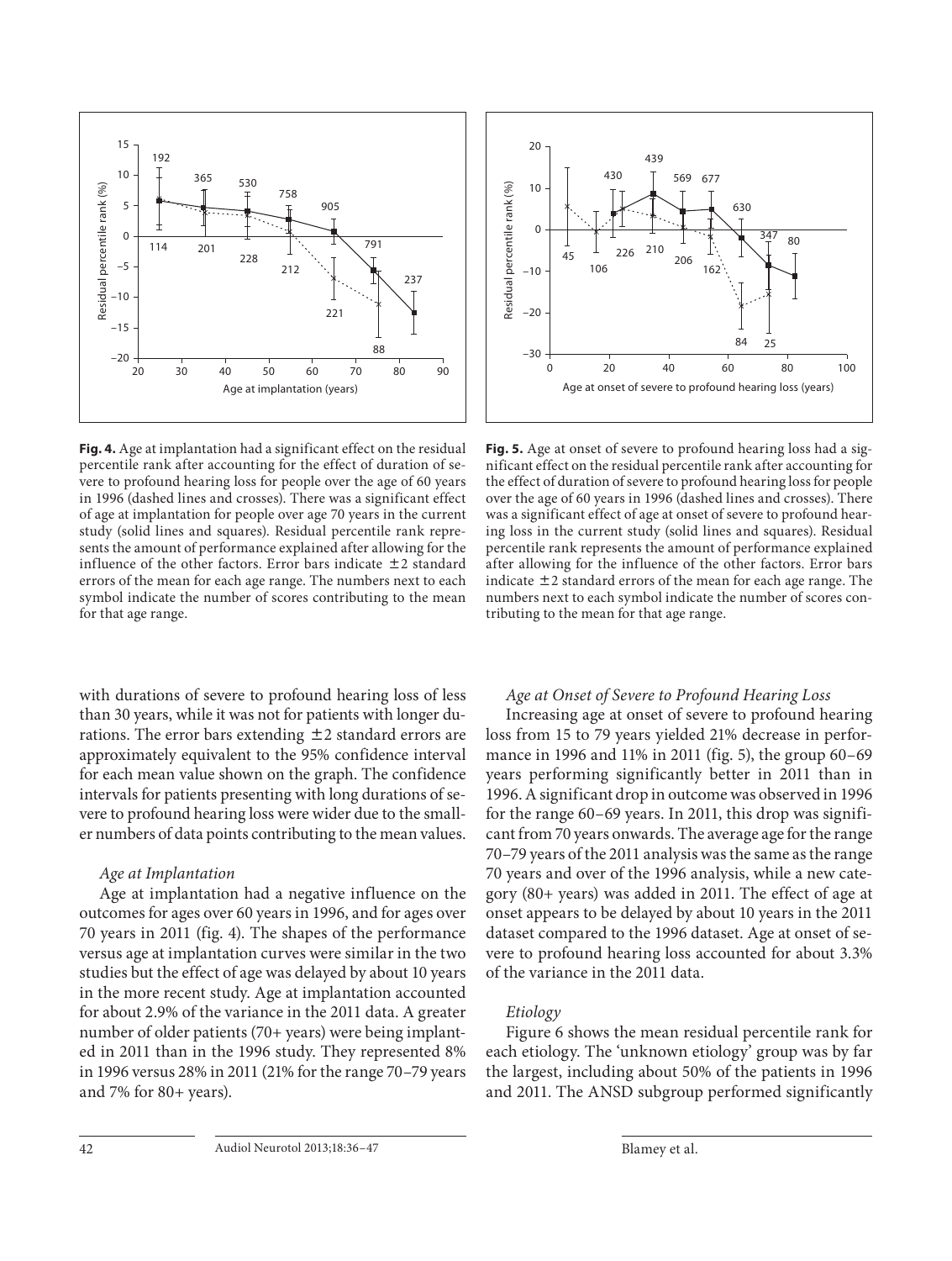

**Fig. 6.** Etiology had a significant effect on the residual percentile rank in the current study. Error bars indicate  $\pm 2$  standard errors of the mean for each etiology. Residual percentile rank represents the amount of performance explained after allowing for the influence of the other factors. The numbers next to each etiology indicate the number of patients in that etiology. Results for pressure trauma are not presented because there were only 2 cases in this group.

below the average of all etiologies ( $p = 0.03$ ), while the genetic and Ménière's disease groups performed above the average ( $p = 0.001$  and  $p = 0.04$ , respectively). The Ménière's disease group also performed significantly better than average in 1996. Meningitis patients performed close to average in 2011, while they performed lower than average in 1996. The three subgroups for cochlear ossification, labyrinthitis, meningitis, and temporal bone fracture performed similarly to each other in 2011.

#### *Duration of Implant Experience*

 Performance increased as a function of duration of implant experience up to 3.5 years after implantation (fig. 7). The amount of improvement was about  $10\%$  in 1996 and 20% in 2011, with a steeper slope within the first year of experience. CI experience was the most significant factor in the analyses with the largest F values in 2011  $[12.03 < F(5, 1823) < 20.67$  in the 5 different randomizations,  $p < 0.001$ ], and one of the least significant factors in 1996 [F(5, 1033) = 3.66,  $p = 0.003$ ]. The slight decrease in performance observed after 5 years of CI use in 2011 was not statistically significant.



**Fig. 7.** CI experience (date of testing minus date of first activation) had a significant effect on the residual percentile rank after accounting for the effects of other factors in 1996 (dashed lines and crosses) and in the current study (solid lines and squares). Residual percentile rank represents the amount of performance explained after allowing for the influence of the other factors. Error bars indicate  $\pm 2$  standard errors of the mean for each CI experience range. The numbers next to each symbol indicate the number of scores contributing to the mean at that CI experience range.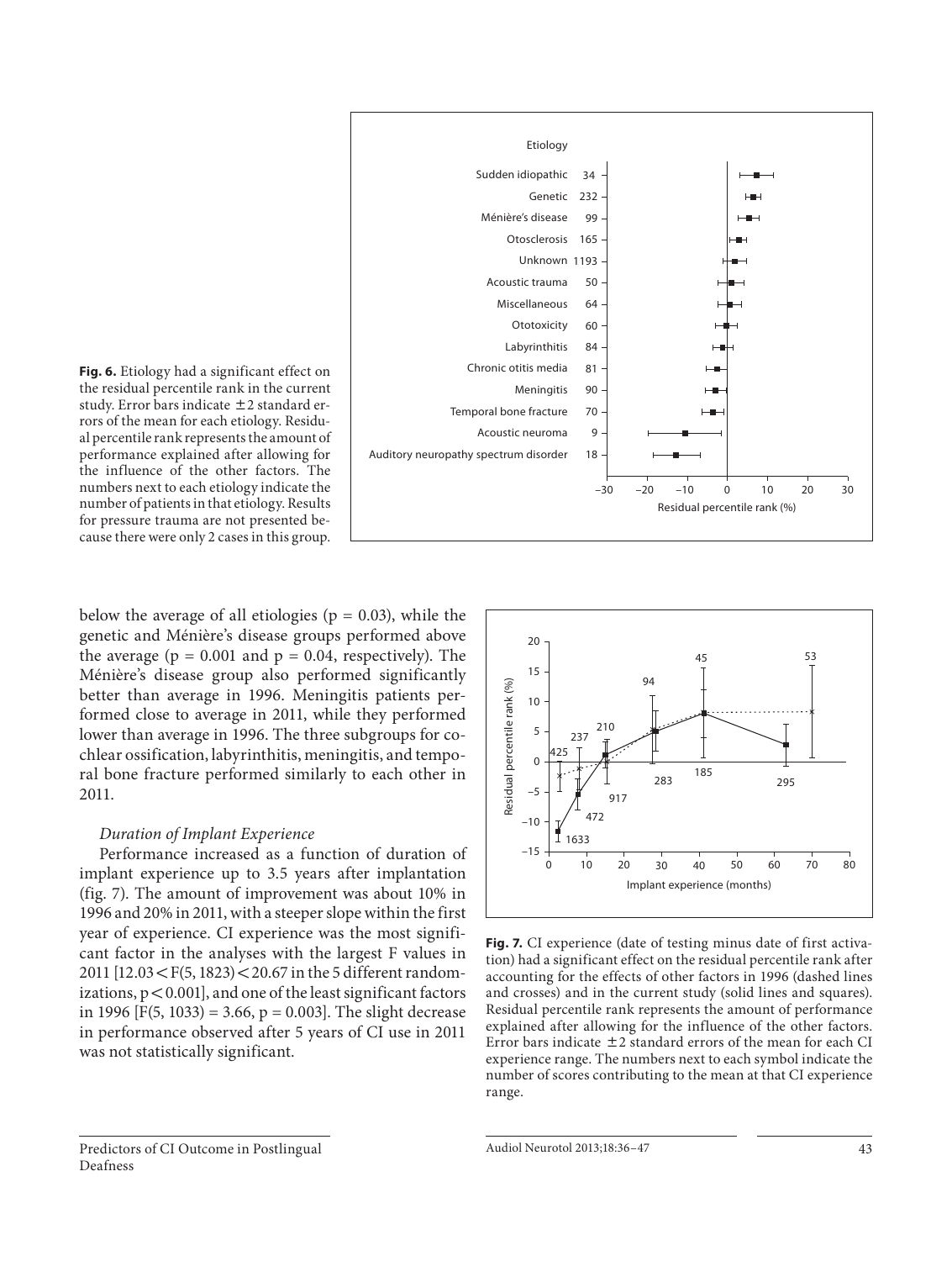#### **Discussion**

 The present study aimed to update and compare the results of a previously published study [Blamey et al., 1996] about predictors of auditory performance of postlinguistically deaf adults receiving a CI. Similarly to the 1996 study, percentile ranking of speech scores was used in order to combine data from different centers. However, as in 1996, the assumption that the patient groups from each center were similar samples from the same population may not be applicable for all the factors. For example, the mean age at implantation and the mean duration of severe to profound hearing loss per center were different, indicating that there may have been significant differences in the populations treated by each center. In this case, the use of ranking may have reduced the natural variation between the samples and therefore reduced the relative effects of some factors, including the effect of age at implantation and duration of severe to profound hearing loss. Constraints imposed by the multicenter nature of these studies make it impossible to check this possible bias, but the effects of the factors are more likely to be underestimated than overestimated in the study, by the use of percentile ranking.

 A second caveat arises from the use of separate percentile ranks in 1996 and 2011. This means that equal ranks in 1996 and 2011 do not imply equal speech perception scores and we cannot detect changes in the absolute levels of performance that may have occurred between 1996 and 2011. Therefore, because the raw data from 1996 are no longer available, our discussion is constrained to cover only changes in the relative importance of different factors between 1996 and 2011. We may speculate as to whether these changes in relative importance are due to changes in absolute performance arising from improvements of devices or surgical and medical practices, but direct evidence for such improvements can only come from direct comparison of raw scores for patients implanted at different times, with different devices, and with different surgical techniques [Dowell, 2012; Rubinstein et al., 1999].

 Although the factors affecting auditory performance of CI recipients in the earlier study also had statistically significant effects in 2011, the detailed patterns observed in the data were different between the two studies. Before commencing the discussion, we will first consider the basic physiological processes that affect auditory performance and may have given rise to the observed positive and negative effects of the factors in the analyses, and then we will speculate on the possible reasons for the changes in patterns observed between 1996 and 2011.

 Table 2 of Blamey et al. [1996] listed the physiological processes affecting auditory performance as: bone growth, malformation, decalcification, disease, trauma and toxicity associated with etiology; natural degeneration of peripheral and central neurons (in their numbers and functions) associated with age; accelerated degeneration of peripheral and central neurons associated with severe to profound hearing loss; plasticity, learning, and protective effects associated with CI experience and with electrical stimulation of the cochlea. All of these physiological processes are still thought to be relevant, although it is becoming clearer that plasticity changes and degeneration of central auditory processing play a much more important role than peripheral factors such as the number of surviving spiral ganglion cells [Moore and Shannon, 2009]. Theoretically, the number and distribution of spiral ganglion cells ought to have a significant effect on basic auditory perception measures [Cohen, 2009]. In 1996, there was no strong evidence that the number of spiral ganglion cells affected CI outcomes, and so far as the authors are aware, no strong evidence has emerged since 1996 [Blamey, 1997; Khan et al., 2005; Nadol and Eddington, 2006]. In contrast, there is strong emerging evidence that central factors such as plasticity and central auditory processing are highly significant [Champoux et al., 2009; Doucet et al., 2006; Giraud and Lee, 2007; Lee et al., 2007; Moore and Shannon, 2009; Rouger et al., 2007; Strelnikov et al., 2010].

 The basic effects of the physiological processes are unlikely to have changed between 1996 and 2011. Therefore, the different patterns in the data must be due to differences in the patients in the two studies, improvements in surgical and clinical practice, and/or differences in the CI devices. We speculate that these factors are all needed to explain the data. Patient differences are likely to have arisen because of relaxation of CI patient selection criteria [Cullen et al., 2004; Dooley et al., 1993; Kiefer et al., 1998; Lenarz, 1998; Rubinstein et al., 1999], and because of improvements in the management of hearing loss during stage 2 of the model, such as improvements in hearing aid technology [Blamey, 2005; Johnson et al., 2010; Mc-Dermott, 2011]. Evidence for differences between the patients in the two studies can be seen in figure 3a where the median duration of severe to profound hearing loss was about 8 years in the 1996 dataset and 4 years in the 2011 dataset. In figure 5 , the median age at onset of severe to profound hearing loss was about 39 years in 1996 and 52 years in 2011. Thus selection criteria in 2011 resulted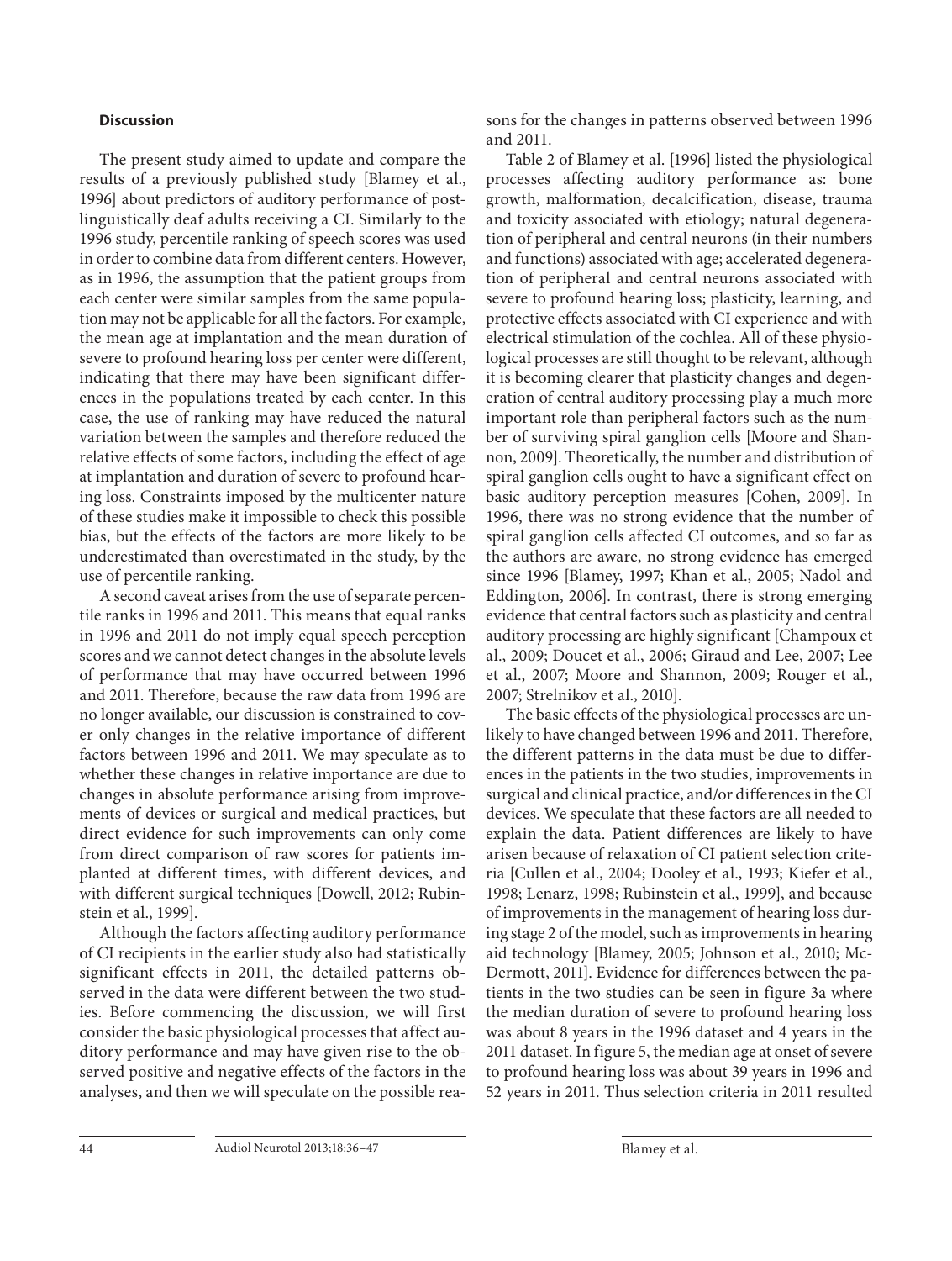in shorter periods of severe to profound hearing loss with later onset in life than in 1996. The changes in hearing loss management are likely to have resulted in a slowing of the degenerative effects of severe to profound hearing loss (presumably at a central level), and the changes in selection criteria are likely to have resulted in a higher average level of auditory processing and less reorganized cognitive function in patients immediately prior to cochlear implantation. These changes could thus account for the reduced effect of duration of severe to profound hearing loss in the 2011 data compared to the 1996 data. Figure 3b shows that patients with longer durations of severe to profound hearing loss tended to improve less between T1 and T2. This may represent increased reorganization of the brain [Lazard et al., 2010b, 2011] and a slowing down of the CI learning curve as a consequence. However, we cannot exclude that the smaller gain in performance may have been partially due to the shorter period of CI experience at T2 in the recipients with long durations of severe to profound hearing loss. It should also be noted that the smaller number of evaluations for recipients with longer severe to profound hearing loss duration reduces the statistical significance of the difference between T1 and T2.

 A change in clinical practice is likely to account for difference in the close to average performance of meningitic patients in 2011. The significant negative effect of meningitis, which was labeled as bacterial labyrinthitis in 1996, was based on a sample of 135 patients, many of whom may have had ossification of the cochlea as a consequence of the disease. The 90 patients in the 2011 study are likely to have been implanted very soon after the disease, before ossification took place, and are therefore more likely to have had a better outcome than the 1996 patients [Durisin et al., 2010]. The emergence of ANSD in 2011 as a new etiology with poor outcome occurred because these patients were not identified clinically in 1996 [Deltenre et al., 1997; Rance et al., 1999]. Other differences in the etiology pattern of results are probably due to the larger number of patients and thus greater power in the analysis in 2011.

 The effect of age at onset of severe to profound hearing loss reflects the natural processes that occur prior to onset of hearing loss, and is thus presumably less affected by changes in clinical practice. In both datasets, the effect of age at onset begins at around age 60, but the magnitude of the effect was larger in 1996 than in 2011. On the one hand, we may speculate that the amount of natural peripheral and central degradation might have been reduced in 2011 by more frequent use of hearing aids in the

period preceding severe to profound hearing loss, encouraged by improved sound quality and speech understanding [Blamey, 2005; Johnson et al., 2010; McDermott, 2011]. Alternatively, the greater information content and processing improvements in the CI devices used by the 2011 group may have imposed less cognitive and auditory processing load than the earlier devices and therefore the effects of natural cognitive degradation were reduced for the 2011 group. A similar argument may explain the 10 year delay in the effect of age at implantation. If these speculations are correct, it appears that the average reduction in the cognitive and auditory processing load for the newer devices is equivalent to the average amount of cognitive and auditory processing degradation that occurs naturally in 10 years after the age of 60 years.

 The most striking difference between the 1996 and 2011 studies is the greater and faster improvement in postoperative auditory performance observed in 2011. This change is most likely due to improvements in sound processing and in the implant devices themselves, as well as the greater average capacity of the population of implant patients to take advantage of the new auditory information provided by the devices. For example, Dowell [2012] indicates an improvement in open-set sentence scores from less than 40% for sound processors used in the 1990s to more than 80% for modern sound processors. The corresponding improvements for CNC words were from 40 to 70%. Preserving the anatomical structures may also have contributed to the improvements in surgical management (soft surgery [Fraysse et al., 2006; Friedland and Runge-Samuelson, 2009]). The slight decrease in performance after 5 years of CI experience represents patients who had been operated on before 2005. They may not have benefited from the most recent improvements in coding strategies [Zeng, 2011] and in surgical techniques [Friedland and Runge-Samuelson, 2009].

 The difference in total variance explained in the two studies (21% in Blamey et al. [1996] and 10% in the present study) may be explained by the smaller influence of some of the factors, as detailed earlier, and the possibly greater random variance in the 2011 study, due to the inclusion of more centers. A large proportion of the residual variance may be due to inherent test/retest variability in the materials used, which typically have a relatively small number of items per list; however, there are obviously many potential factors that have not been included in the model used in this study. The influence of new factors, such as hearing aid use, residual hearing, influence of duration of moderate hearing loss, will be studied in a separate study [Lazard et al., in press].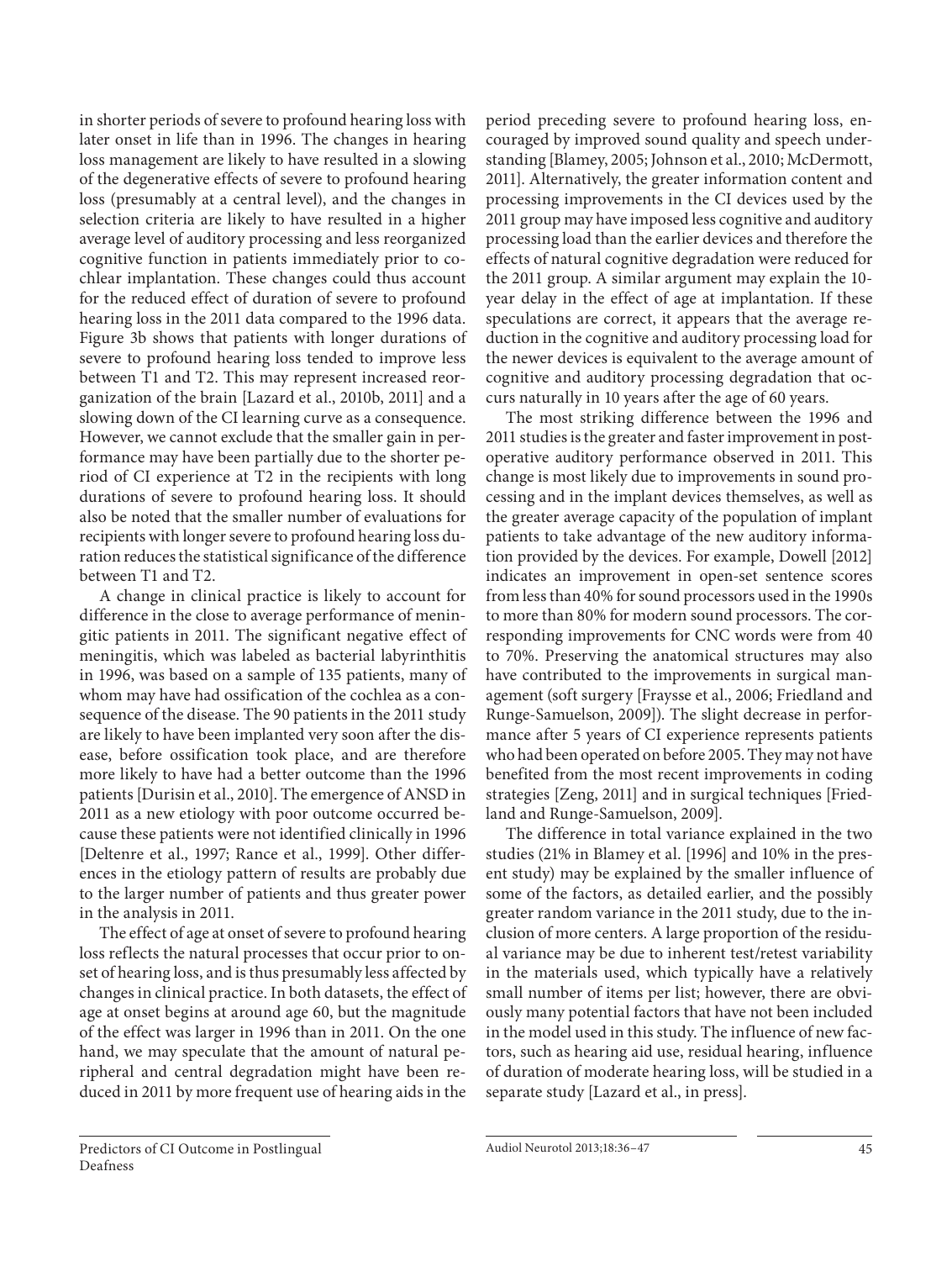#### **Conclusions**

 Five of the main factors influencing individual differences in auditory performance of CI recipients in 1996 still had significant effects in 2011, although the detailed pattern of results and the relative importance of the factors had changed. CI experience became the most significant factor and the relative effects of duration of deafness and age reduced. The changes between 1996 and 2011 are likely due to relaxed patient selection criteria, improved clinical management of hearing loss, modifications of surgical practice, and improved devices. Durations of severe to profound hearing loss of more than 40 years negatively influenced performance, but this effect then stabilized, possibly because of fixed central reorganizations. Patients implanted after 75 years of age performed poorly compared to younger recipients, but it is well known that older patients still receive significant improvement in life quality and maintain independence

once implanted. The use of hearing aid before the period of severe to profound hearing loss may dampen the cognitive changes that appear with age, and should be encouraged. The influence of new factors, such as hearing aid use, residual hearing, influence of duration of moderate hearing loss, will be included in a new model of auditory performance and central evolution over time [Lazard et al., in press].

#### **Acknowledgements**

 Salomé Fontolliet is acknowledged for her contribution in collecting a great amount of data for the Quebec Cochlear Implant Program, Canada. The authors also want to thank Elise Billoir for her valuable advice in the statistical analyses. The Bionics Institute acknowledges the support it receives from the Victorian Government through its Operational Infrastructure Support Program. Dr. Lazard's funding was provided by the Fondation Bettencourt-Schueller (Prix des Jeunes Chercheurs 2010), without any conflict of interest.

#### **References**

- perception in noise with implant and hearing aid. Am J Otol 1997;18:S140–S141.
- Blamey P: Are spiral ganglion cell numbers important for speech perception with a cochlear implant? Am J Otol 1997;18:S11–S12.
- Blamey PJ: Adaptive dynamic range optimization (ADRO): a digital amplification strategy for hearing aids and cochlear implants. Trends Amplif 2005;9:77–98.
- Blamey P, Arndt P, Bergeron F, Bredberg G, Brimacombe J, Facer G, Larky J, Lindstrom B, Whitford L: Factors affecting auditory performance of postlinguistically deaf adults using cochlear implants. Audiol Neurootol 1996;1:293–306.
- Champoux F, Lepore F, Gagne JP, Theoret H: Visual stimuli can impair auditory processing 2009;47:17–22.
- Ching TY, Incerti P, Hill M: Binaural benefits for adults who use hearing aids and cochlear implants in opposite ears. Ear Hear 2004;25:  $9 - 21$ .
- ar implantation is associated with minimal anesthetic risk in the elderly. Laryngoscope 2009;119:355–358.
- Cohen LT: Practical model description of peripheral neural excitation in cochlear implant recipients. 4. Model development at low pulse rates: general model and application to individuals. Hear Res 2009;248:15– 30.
- bury HC 3rd, Buchman CA: Cochlear implantation in patients with substantial residual hearing. Laryngoscope 2004;114:2218– 2223.
- Deltenre P, Mansbach AL, Bozet C, Clercx A, (kernel slices) evoked by maximum-lengthsequences in auditory neuropathy: evidence for a cochlear pre-synaptic origin. Electroencephalogr Clin Neurophysiol 1997; 104: 10–16.
- Nedzelski J, Peterson A, Shipp D, Staller S, Di Lella F, Bacciu A, Pasanisi E, Vincenti V, Guida M, Bacciu S: Main peak interleaved samrate variations on speech perception in adult cochlear implant recipients using the Digisonic SP cochlear implant. Acta Otolaryngol 2010;130:102–107.
- in cochlear implant users. Neuropsychologia ▶Dooley GJ, Blamey PJ, Seligman PM, Alcantara ▶Firszt JB, Reeder RM, Skinner MW: Restoring JI, Clark GM, Shallop JK, Arndt P, Heller JW, Menapace CM: Combined electrical and acoustical stimulation using a bimodal prosthesis. Arch Otolaryngol Head Neck Surg 1993;119:55–60.
- Coelho DH, Yeh J, Kim JT, Lalwani AK: Cochle- Doucet ME, Bergeron F, Lassonde M, Ferron P, Lepore F: Cross-modal reorganization and speech perception in cochlear implant users. Brain 2006;129:3376–3383.
	- Dowell RC: Evidence about effectiveness of cochlear implants in adults; in Wong L, Hickdiology. San Diego, Singular Publishing,  $2012$
- Armstrong M, Pegg P, James C, Blamey P: Speech Cullen RD, Higgins C, Buss E, Clark M, Pills- Durisin M, Bartling S, Arnoldner C, Ende M, Prokein J, Lesinski-Schiedat A, Lanfermann H, Lenarz T, Stover T: Cochlear osteoneogenesis after meningitis in cochlear implant patients: a retrospective analysis. Otol Neurotol 2010;31:1072–1078.
	- Hecox KE: Temporal distortion products Finley CC, Holden TA, Holden LK, Whiting BR, Chole RA, Neely GJ, Hullar TE, Skinner MW: Role of electrode placement as a contributor to variability in cochlear implant outcomes. Otol Neurotol 2008;29:920–928.
		- Finney EM, Fine I, Dobkins KR: Visual stimuli activate auditory cortex in the deaf. Nat Neurosci 2001;4:1171–1173.
	- pling (MPIS) strategy: effect of stimulation Firszt JB, Holden LK, Reeder RM, Skinner MW: Speech recognition in cochlear implant recipients: comparison of standard hires and hires 120 sound processing. Otol Neurotol 2009;30:146–152.
		- hearing symmetry with two cochlear implants or one cochlear implant and a contralateral hearing aid. J Rehabil Res Dev 2008; 45:749–767.
		- Fraysse B, Macias AR, Sterkers O, Burdo S, Ramsden R, Deguine O, Klenzner T, Lenarz T, Rodriguez MM, Von Wallenberg E, James C: Residual hearing conservation and electroacoustic stimulation with the nucleus 24 contour advance cochlear implant. Otol Neurotol 2006;27:624–633.
	- son L (eds): Evidence-Based Practice in Au- Friedland DR, Runge-Samuelson C: Soft cochlear implantation: rationale for the surgical approach. Trends Amplif 2009;13:124–138.